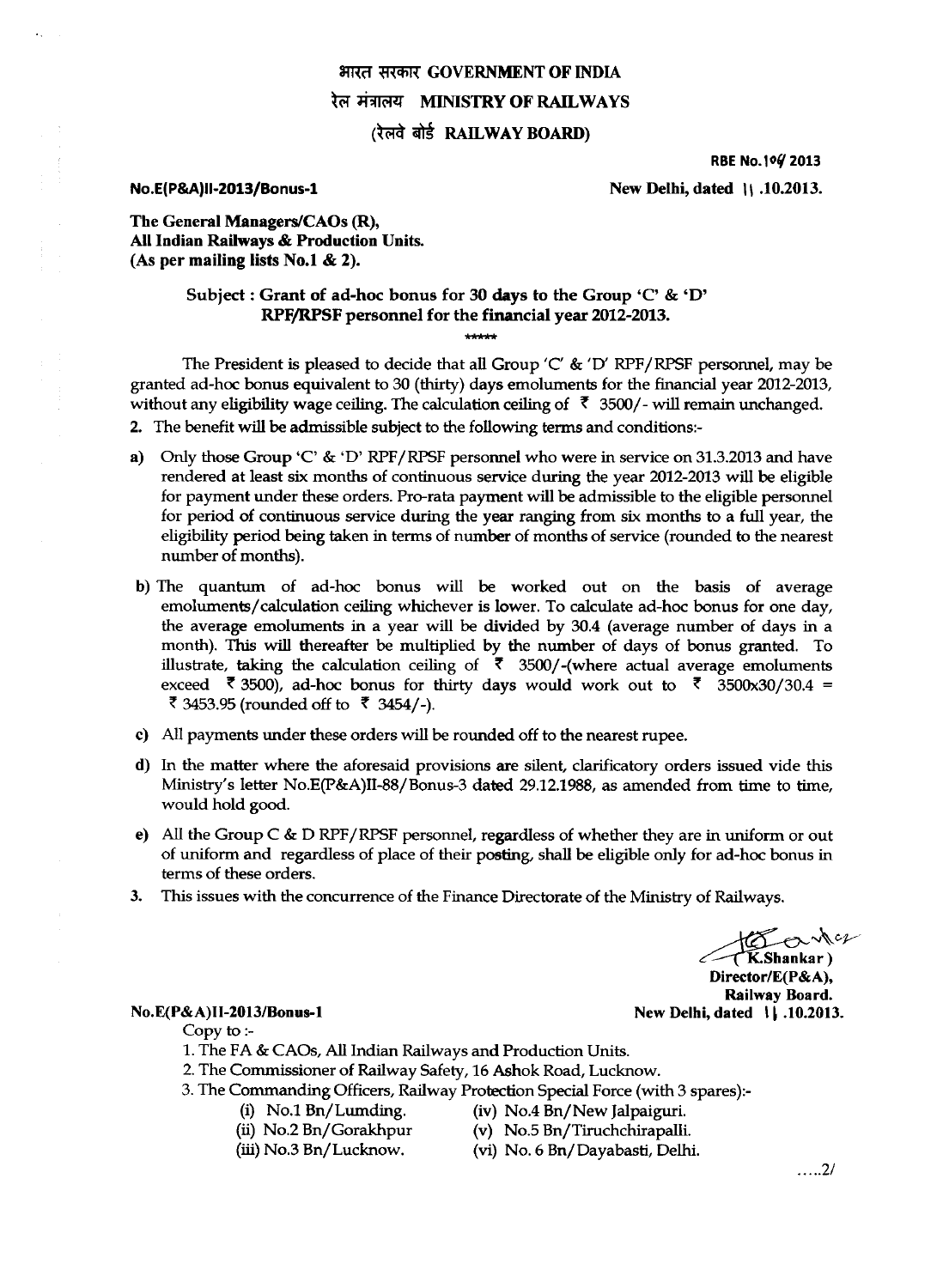(vii) No. 7 Bn/Secunderabd. (x) No.10Bn/Dhanbad. **(viii) No. 8** Bn/Chittaranjan. (xi) No.11 Bn/Gehrara. (ix) No.9 Bn/Jagadri. (xii) No.12 Bn/Thakurli.

owllag ( K.Shankar ) Director/E(P&A),

Railway Board.

**No.E(P&A)II-2013/Bonus-1** 

Copy (with 40 spares) forwarded to the Deputy Comptroller and Auditor General of India (Railways), Room No.224, Rail Bhawan, New Delhi-110001.

New Delhi, dated 11 .10.2013.

**for Financial Com issioner/Railways** 

### No.E(P&A)II-2013/Bonus-1 **New Delhi, dated 11.10.2013.**

Copy to :

- (i) The General Secretary, AIRF (with 35 spares). (ii) **The** General Secretary, NFIR (with 35 spares).
- (iii) The Members of the National Council, Departmental Council and Secretary/Staff side, National
	- Council, 13-C Feroze Shah Road, New Delhi (with 90 spares).
- (iv) The Secretary General, FROA (with 5 spares). (v) The Secretary General, IRPOF (with 5 spares).
- (vi) The Secretary, RBSS, Group 'A' Officers' Association (with 5 spares).
- (vii) The Secretary, Railway Board Class II Officers' Association (with 5 spares).
- (viii) The Secretary, Indian Railways Class II Officers' Association (with 5 spares).
- (ix) The Secretary, Railway Board Ministerial Staff Association (with 5 spares).
- (x) The Secretary, Railway Board/Class IV Staff Association (with 5 spares).
- (xi) The Secretary General, All India RPF Association (with 5 spares).
- (xii) The General Secretary, All India SC/ST Railway Employees Association, Room No.8, Rail Bhavan, New Delhi. (with 5 spares).
- (xiii) The General Secretary, Retired Railway Employees Welfare Association, 490 A/16, Gurdwara Road, Gurgaon. (with 5 spares).

**for Secretary/Railway Board.** 

#### Copy to : PSO, Sr.PPSs/PPSs/PSs/PAs to :-

MR, MSR(K), MSR(A), CRB, FC, ME, ML, MM, MS, MT, AM(B), AM(CE), AM(C), AM(C&IS), AM(Elec), AM(F), AM(Plg), AM(Projects), AM(Sig), AM(MS), AM(Mech), AM(PU), AM(RS), AM(Staff) AM(T&C), AM(Telecom), AM(T), AM(Vig), AM(Works), AM(IT), Adv(AR), Adv(C), Adv(F), Adv(IR), Adv(Safety), DG/RHS, DG/RPF, Secy, ED(Plg.), ED(A), EDF(BC), EDCE(B&S), EDCE(G), EDCE(Plg.), ED(Chg.), ED(CC), ED(C&IS), ED(E&R), EDEE(Dev.), EDEE(G), EDEE(RS), EDE, EDE(RRB), EDE(N), EDE(Res.), EDF(C), EDF(E), EDF(S), EDF(B), EDF(RM), EDF(X)I, EDF(X)II, EDH(P), EDH(G), ED(LM), ED(MIS), EDE(GC), EDT(MPP), EDME(Chg.), EDME(FR), EDME(Tr.), EDME(TOT), EDME(Dev.), EDME(W), EDPC-I, ED(Plg.), ED(PP), ED(Proj.), ED(Proj.)DMRC, ED(RE), EDRE(S&T), EDRE(S), ED(Safety), ED(Sig.), ED(S&E), EDRS(C), EDRS(G), EDRS(P), EDRS(S), EDRS(W), ED(TD), EDTrack(M), EDTrack(MC), EDTrack(P), ED(T&C), ED(CP), ED(PM), ED(PG), EDT(R), EDTC(FM), EDTT(M), EDTT(FM), EDTT(S), EDV(A), EDV(E), EDV(S), EDV(T), ED(W), IG/RPF(HQs), IG/RS, JS, JS(C), JS(D), JS(E), JS(G), JS(P), DPC-1, DPC-H, DE(N), DF(CCA), DF(A/Cs), DE(G), DE(N), DPR, JDE(G), JDE(D&A), JDE(L), JDE(LL), JDE(W), JDF(B), JDE(N), JDE(Res), JD(MPP), JDE(GP), DE(P&A), JDPC, JDE(RRB), DS(G), DS(Parl), DS(E), US(A), PAO, DDE(P&A)ll, DDE(D&A), JDE(P&A), JDPC-II, JDE(RRB), DDE(Sports), DDE(N), DDE(LR)I(with 2 spares), DDF(E)I, DDF(E)II, DDF(E)III, DD(H), DDE(R)I (with 2 spares), DDE(W), DDPC-V, DDPC-VI, DDE(Trg).

Branches : Accounts-III(with 10 spares), Budget, Budget(Com)1, Cash-I, Cash-II, Cash-Ill, Chasing, E(P&A)l, ERB-I, ERB-II, ERB-III, ERB-IV, ERB-V, ERB(D), E(LR)I, E(LR)II, E(LR)III, E(NG)I, E(NG)1I, E(RRB), E(Rep)I, E(Rep)II, E(Rep)Ill, E(MPP), E(Welfare), E(G), E(Coop), E(LL), E(Sports), E(ML), E(SCT), E(D&A), E(GC), E(GR)I, E(GR)II, E(0)I, E(0)II, E(0)III, F(E)I, F(E)II, F(E)Ill, F(E)Spl, G(Pass), G(Acc), Issue(D), M(L), Parl., PC-III, PC-IV, PC-V,PC-VI, Project Cell, PR, PG, Sec(E) (with 10 spares) & Sec(ABE) (with 10 spares).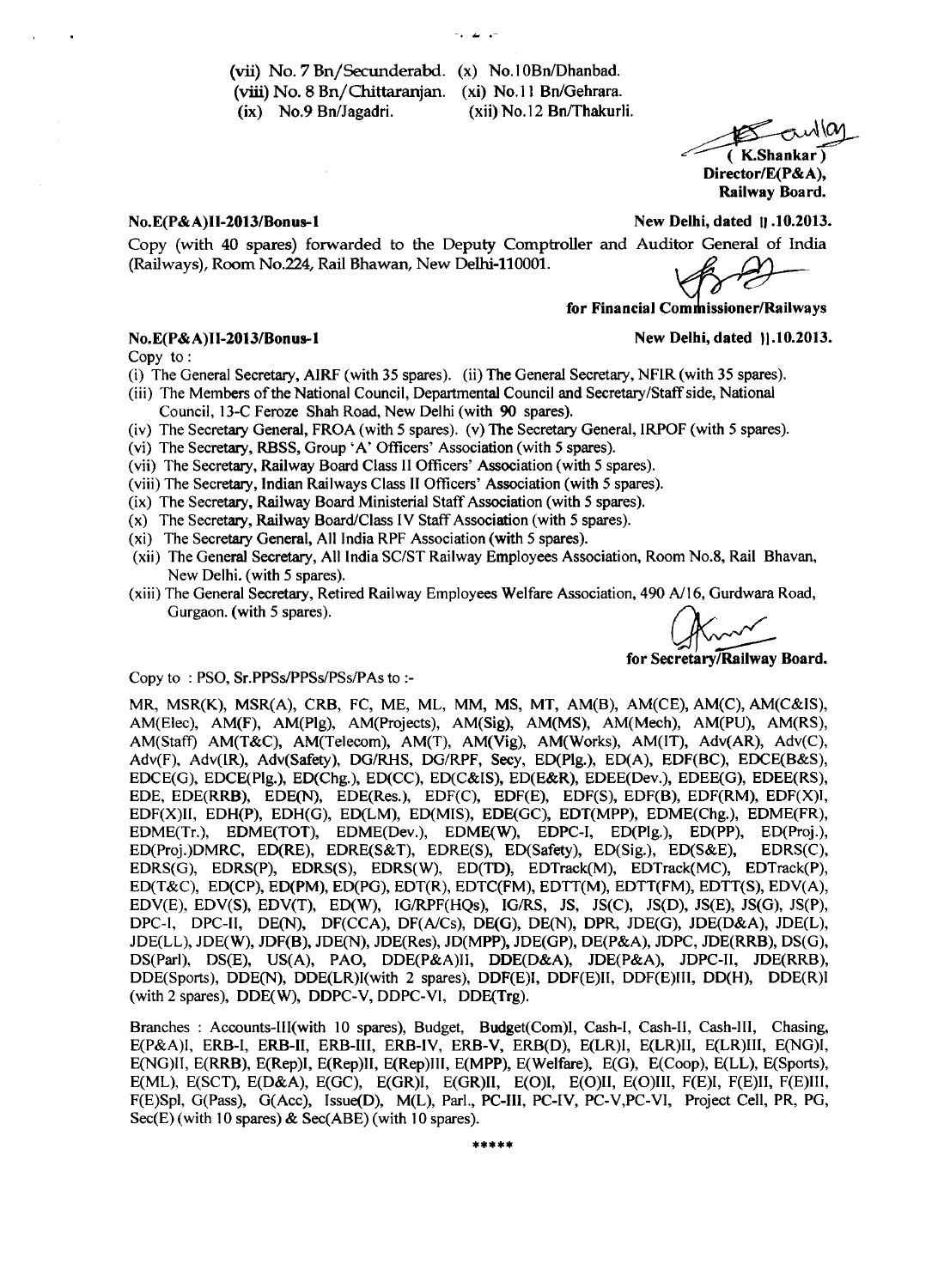## भारत सरकार GOVERNMENT OF INDIA रेल मंत्रालय MINISTRY OF RAILWAYS

(रेलवे बोर्ड RAILWAY BOARD)

आर.बी.ई.सं. / 06/ 2013 नई दिल्ली,दि. ।। .10.2013

सं. ई(पीएंडए)।।-2013/बोनस-1

 $\mathcal{L}_1$ 

महाप्रबंधक/मुख्य प्रशासनिक अधिकारी, सभी भारतीय रेलें तथा उत्पादन इकाइयां (डाक सूची । और ।। के अनुसार)

> विषय:- रेल सुरक्षा बल/रेल सुरक्षा विशेष बल्न के समूह "ग' तथा "घ' कर्मचारियों को वित्त वर्ष 2012-13 के लिए 30 दिनों के तदर्थ बोनस की मज़री.

राष्ट्रपति जी को यह विनिश्चय करते हुए हर्ष है कि रेल सुरक्षा बल/रेल सुरक्षा विशेष बल के समूह "ग' तथा "घ' के सभी कर्मचारियों को, पात्रता के लिए मजूरी की बिना किसी अधिकतम सीमा के, वर्ष 2012-13 के लिए 30 (तीस) दिनों की परिलब्धियों के बराबर तदर्थ बोनस प्रदान किया जाए । रैं 3500/-की परिकलन सीमा अपरिवर्तित रहेगी ।

\*\*\*\*\*

यह लाभ निम्नलिखित शर्तों के अधीन स्वीकार्य होगा :-2.

रेल सुरक्षा बल/रेल सुरक्षा विशेष बल के समूह "ग' तथा "घ' के सभी कर्मचारियों के केवल वे ही  $(i)$ कर्मचारी इन आदेशों के अधीन अदायगी के पात्र होंगे जो 31.03.2013 को सेवा में थे और जिन्होंने वर्ष 2012-2013 के दौरान कम से कम छ: महीने लगातार सेवा पूरी की हो । वर्ष के दौरान छ: महीने से पूरे एक वर्ष तक लगातार सेवा की अवधि के लिए पात्र कर्मचारियों को आनुपातिक अदायगी स्वीकार्य होगी, पात्रता की अवधि की गणना सेवा के महीनों (महीनों की निकटतम संख्या में पूर्णांकित) की संख्या में की जाएगी ।

तदर्थ बोनस की प्रमात्रा औसत परिलब्धियों/ परिकलन सीमा, इनमें से जो भी कम हो, के आधार पर  $(ii)$ आधारित होगी । एक दिन के लिए तदर्थ बोनस की गणना करने के लिए एक वर्ष की औसत परिलब्धियों को 30.4 (एक महीने के औसत दिनों की संख्या) से भाग दिया जाएगा । उसके बाद इसे बोनस दिए जाने वाले दिनों की संख्या से गृणा कर दिया जाएगा । उदाहरणार्थ, परिकलन सीमा रैं 3500/- मानते हुए (जहां वास्तविक औसतन परिलब्धियां ₹ 3500/-से अधिक हैं), 30 दिनों के लिए तदर्थ बोनस ₹ 3500/-X30/30.4= ₹ 3453.95/-( ₹ 3454/-में पूर्णांकित) होगा ।

इन आदेशों के अंतर्गत सभी अदायगियां निकटम रूपये में पूर्णांकित की जाएंगी ।  $(iii)$ 

ऐसे मामलों में जहां उपर्युक्त उपबंधों में कोई व्यवस्था नहीं है, समय-समय पर संशोधित इस मंत्रालय  $(iv)$ के दिनांक 29.12.1988 के पत्रांक ई (पीएंडए)।।-88/बोनस/3 दवारा जारी किए गए स्पष्टीकरण आदेश से लागू होंगे ।

रेल सुरक्षा बल/रेल सुरक्षा विशेष बल के समूह "ग' तथा "घ' के सभी कर्मचारी इस बात का ख्याल  $(v)$ किए बिना कि वे वर्दी में हैं अथवा बिना वर्दी हैं और तैनाती के स्थान का ख्याल किए बिना इन आदेशों के अन्सार केवल तदर्थ बोनस के लिए पात्र होंगे ।

इसे रेल मंत्रालय के वित्त निदेशालय की सहमति से जारी किया जा रहा है । 3.

निदेशक/स्था.(वे.एवं भ.) रेलवे बोर्ड